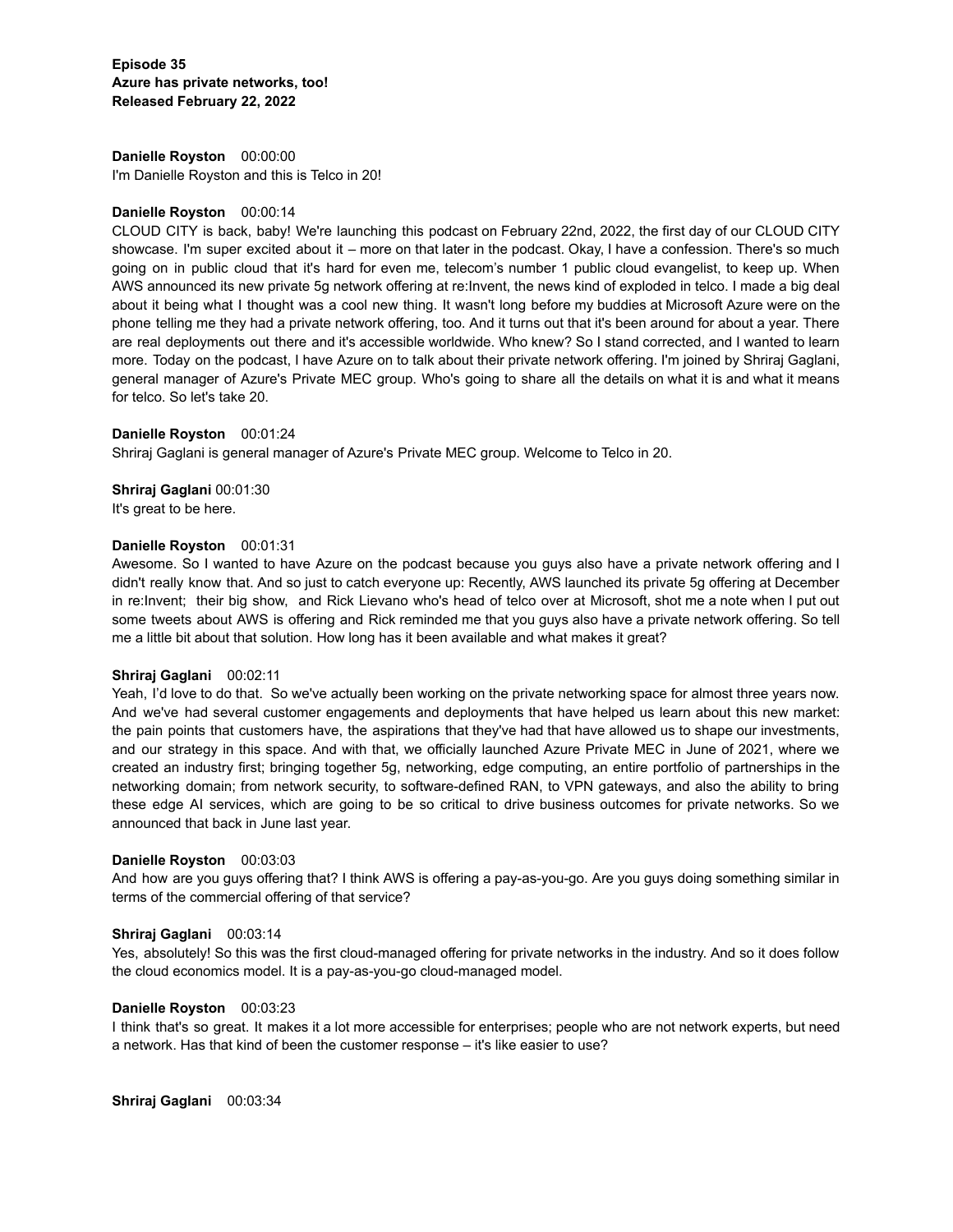Absolutely. So if you think about what we've done, we've taken technology and capabilities that have been in the realm of the large telco for decades, stuff that costs hundreds of millions, if not billions of dollars to develop upfront over several years. And we're now packaging it up in such a way that the entry bar for an enterprise who wants to deliver a private network and run it on-prem is significantly reduced because they can't handle that economic envelope, if you will. And so delivering this as a cloud-managed model where you don't have these huge costs upfront, being able to consume it from concept to deployment in hours or days and not years is incredibly important. And that's what the cloud does for you.

# **Danielle Royston** 00:04:20

Exactly, and I think typically this would require the purchase of hardware and network equipment, which is pretty complicated. I'm assuming, because it's a fully managed service, that's also included, right?

# **Shriraj Gaglani** 00:04:32

That's right! Now, while we are cloudifying as much of the solution as possible, obviously there are some things like x86 processors or radio units, et cetera, that you can't necessarily deliver from the cloud. And so there will be some hardware elements that the customer will have to procure and install on-prem. And that's where a partnership model, which is a key tenet of Microsoft's principles in this regard, is incredibly important because we have found huge variation in the number of use cases and deployment scenarios that customers want to work with. And so a one-size-fits-all model is just not going to work as a scale motion in this market.

# **Danielle Royston** 00:05:10

And do you have a preferred partner or as a set of partners that you're working with on the hardware side?

### **Shriraj Gaglani** 00:05:15

We have an initial set of partners on the hardware side. On the Edge compute platform, it is an Azure-branded compute platform: the Azure stack edge that we offer today. But on the radio side, we have several partners that we've already announced who are working closely with us. And it's very important actually to have a vibrant ecosystem because all radios are not equal. So different deployment scenarios are going to require different pieces of hardware. The ability to expertly understand the customer's problem and purpose-fit the correct radio solution for that particular employment scenario is going to be incredibly important.

### **Danielle Royston** 00:05:48

And so when this was operator-led, typically it was taking months and months. I don't know if it was six or more. How much is your solution? Are you seeing that you're speeding up that process and making it easier for those enterprises to consume a private network?

### **Shriraj Gaglani** 00:06:05

Right, so we are absolutely obsessed about the metric of how long it takes to get the solution up and running. Currently we're at the state where once all the hardware has been installed and the radio units have been put in place, based on the customer's specific use case, we are able to actually deploy and get the entire network up and running with packets flowing and devices connected in a matter of hours.

### **Danielle Royston** 00:06:28

Yeah, that's awesome and I think that's a big part of it. I always talk about how telcos sometimes are really hard to do business with and they need to figure out a way to make it really easy and turnkey and simple. And this is an example, both you and AWS; making the whole process a lot simpler and a lot quicker, and it makes it easier for enterprises to consume it, which is amazing.

**Shriraj Gaglani** 00:06:49 That's right!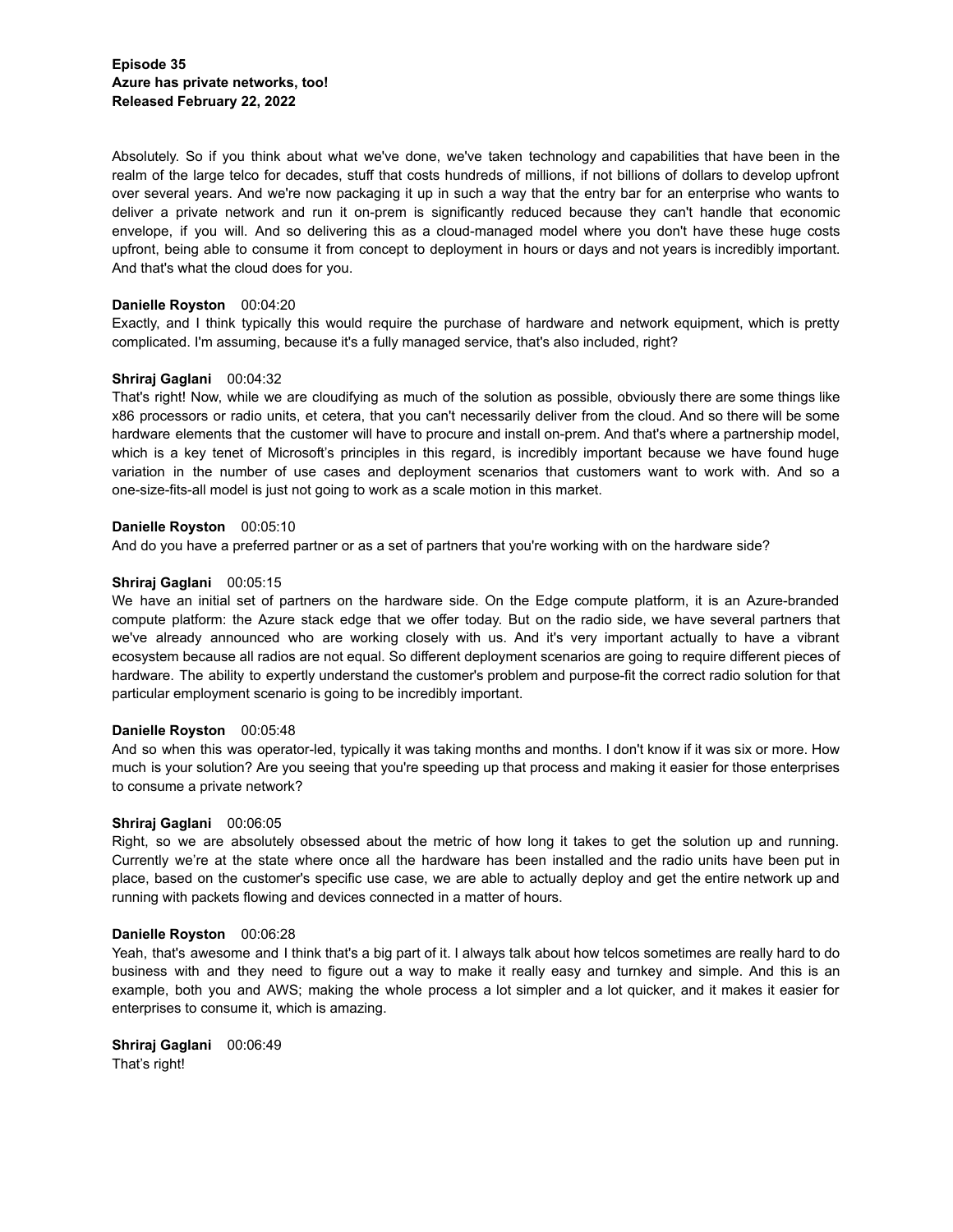# **Danielle Royston** 00:06:50

So I think AWS launched first in the United States. And so for Azure, is it available outside of the United States? And where are you guys seeing the most traction?

# **Shriraj Gaglani** 00:07:00

We've been available on a global basis since last June. In fact, some of the first publicly announced enterprise announcements that we made were outside of the US. Governments have recognized around the world that industry 4.0 transformation is a national imperative, and in recognition of that, a number of countries have started mandating national spectrum policy in support of providing industry 4.0 or shared spectrum that can be directly licensed by enterprises in their countries. And Germany was one of the first to do this along with the US that has CBRS available today, Japan is coming on strong, the UK is doing it. There are eight European countries now that have the spectrum available and we have engagements in several of them and what we are seeing, especially in those countries where industry 4.0 has become a national imperative that the operators in those countries have found motivation and see the interest from the enterprise customers in wanting to roll out private networks for their different use cases. And so we're seeing a growing amount of activity around the world led by those countries that have been early in promoting industry 4.0 mandates.

# **Danielle Royston** 00:08:11

Yeah. So let's talk about customers. AWS just announced this in December. So it's only been known by the world for, I guess, a month or so you guys have been out there a little bit longer. And so, are there some customers you can talk about and highlight of how they're using the service and how those deployments have gone?

# **Shriraj Gaglani** 00:08:30

Absolutely! I pick on two of the announcements that we made publicly, obviously more to come in the next few weeks and months. So the first is with Tampnet. Tampnet is a specialty provider of communications for the offshore energy industry. So they help wire up oil rigs and wind farms in the North Sea, in the Gulf of Mexico. So what they do is, they turn an oil rig into a smart space. You know, we all remember what happened with the disaster in the Gulf of Mexico several years ago with BP. So these oil drilling systems are mission critical and the blast radius, if you will, if something goes wrong, can be quite substantial, not only to the company, but also to the local ecosystem and society. And the vision Tampnet has with private networks is to essentially use the reliability and the security, not just of 5g because they found that in a harsh environment like an offshore oil rig, Wi-Fi just wasn't reliable enough, couldn't scale to the potentially thousands and thousands of sensors that needed to be connected in a non-interoperable fashion on these oil rigs. And they basically took that very reliable, very secure, very scalable network technology. and then they combined it with Edge computing, so you can now do real-time analysis of things like faulty, structural pillars on the oil rig. You can have a real-time video analysis of worker safety and compliance on how things are going on these rigs. And they are now using the power of the Azure cloud and the AI and the analytics capabilities we bring with Private MEC to create real-time decision-making and to reduce the number of helicopter flights and technicians that they have to bring in to make the platform safe.

### **Danielle Royston** 00:10:19

Right. No, it's like, have you seen that movie, Armageddon? Harry Stamper? He runs an oil rig and they come get him cause he's like the best driller. I'm going to send them up to space and get rid of the asteroid. They probably could have used this cause they're constantly blowing their pipes.

# **Shriraj Gaglani** 00:10:34 Absolutely!

# **Danielle Royston** 00:10:35

And so you said there were two, there was another one after Tampnet. There was another one that you had another example.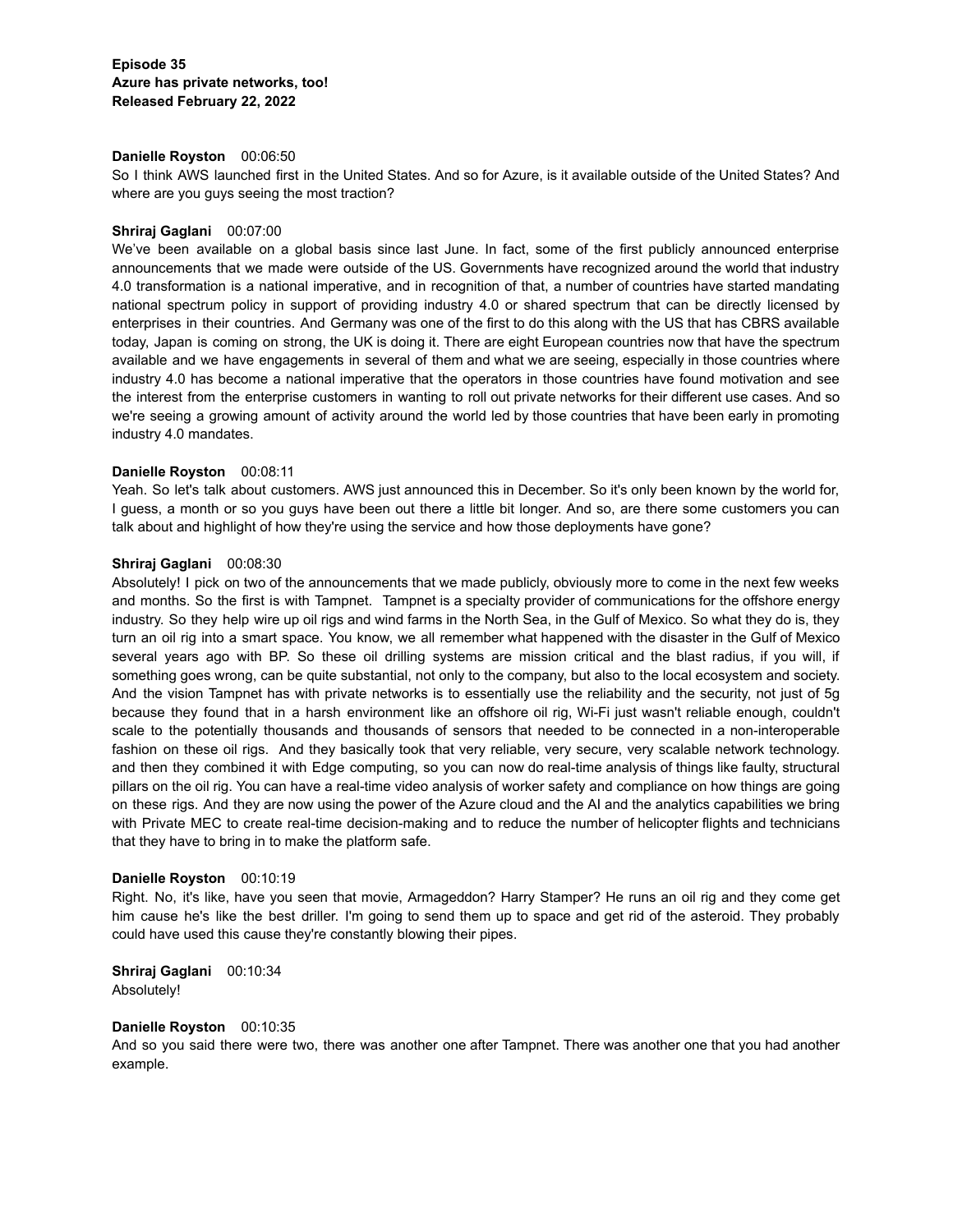# **Shriraj Gaglani** 00:10:40

Yeah, just to give you a sense of how diverse the number of use cases are; the other one we announced last year was Bonn airport. So Bonn airport is currently going to be the largest private 5g network installed in Europe, and they have a huge number of use cases that they want to roll out once they have this 5g network up and running. You know, the initial use case was to reduce the cost and actually increase the level of security around the airport security perimeter. And so you can imagine you need a very reliable, very secure network. But then, the aspiration is to extend that into hundreds of different use cases to help with airport operations like: queue management at the security check-in line, baggage handling, aircraft logistics, right? How long is it taking for baggage to get loaded and unloaded? How securely is that being done? How quickly is the food crew coming in, right, and restocking the plane catering. Absolutely. So this is massive amounts of cost savings to be associated with building these smart networks, right?

# **Danielle Royston** 00:11:47

Yeah. Everything from operations to security, to productivity of workers, it's super exciting and awesome. And so I think about the telcos, they talk about private networks a lot. It's one of their, maybe use cases in terms of 5g, this kind of explosion. And so our podcast focuses on telco executives, that's the primary audience. In your role at Azure, what do you think telcos need to do if they want to play a role in private networks going forward?

# **Shriraj Gaglani** 00:12:15

That's a great question. I want to start the answer by actually addressing a previous question you'd asked about what makes Azure different, our approach to these private networks. It's our learning and understanding now that there is no one-size-fits-all because of the huge diversity of use cases. And so partnership and creating a rich, vibrant ecosystem of partners, whether they're on the device side, the application side, or even on the operator side; having a rich ecosystem is going to be incredibly important to drive scale motion into what is ultimately going to become a problem of mass customization; and we believe that the operators have an incredible opportunity and one of the most significant roles to play here. And it's not just because of the spectrum that they have, it's also because they are the masters of understanding complex and mission-critical wireless technology, but more importantly, their enterprise customers trust them. They trust them to deliver these capabilities. And so the learning of the problem statements end-to-end is going to be very well-consumed by the operator and then being able to translate that into what a solution looks like is something that they are incredibly capable of doing. So they have not just the know-how, they also have the reach and the trust of the enterprise customers.

# **Danielle Royston** 00:13:38

And I think what's interesting is that, I don't know, I'm sort of new to this industry so I might be talking out-of-school here, but it comes across sometimes it operates sort of feel like they need to own the whole thing end-to-end. And I think something that you said earlier was about partnership, that sometimes partnering is going to be something that they should do and sort of bring their expertise to bear, which is their unique value proposition, but they don't need to own every single element in the process or the offering. And they could speed up their term to market. They could improve the relationship and experience for the customer and they don't have to buy the company to control them. They could partner with someone really excellent and bring their experience. So that's been my experience, certainly on the IT side, you know, they kind of want to own everything, they want to have everything under their roof, and I'm like, you know, the public cloud is such a great technology enabler that's going to make your systems great and make customer experiences really, really improved. And you don't have to own every single last server to do it. It's okay. It's gonna work.

# **Shriraj Gaglani** 00:14:39

We understand why telcos are very concerned about the level of control they have over the network. Having said that, we believe that as we go through this new paradigm of delivering mission-critical networking through the cloud, as they get more comfortable with it, they will realize that they still have the ability to control the customer experience and the SLA behind it. But they will also find that they have now the ability to monetize a greater opportunity above the network layer. So developing a muscle to understand the customer's different problem areas, and then being able to develop the applications and business outcomes for them on top of that network is where the big prizes, we believe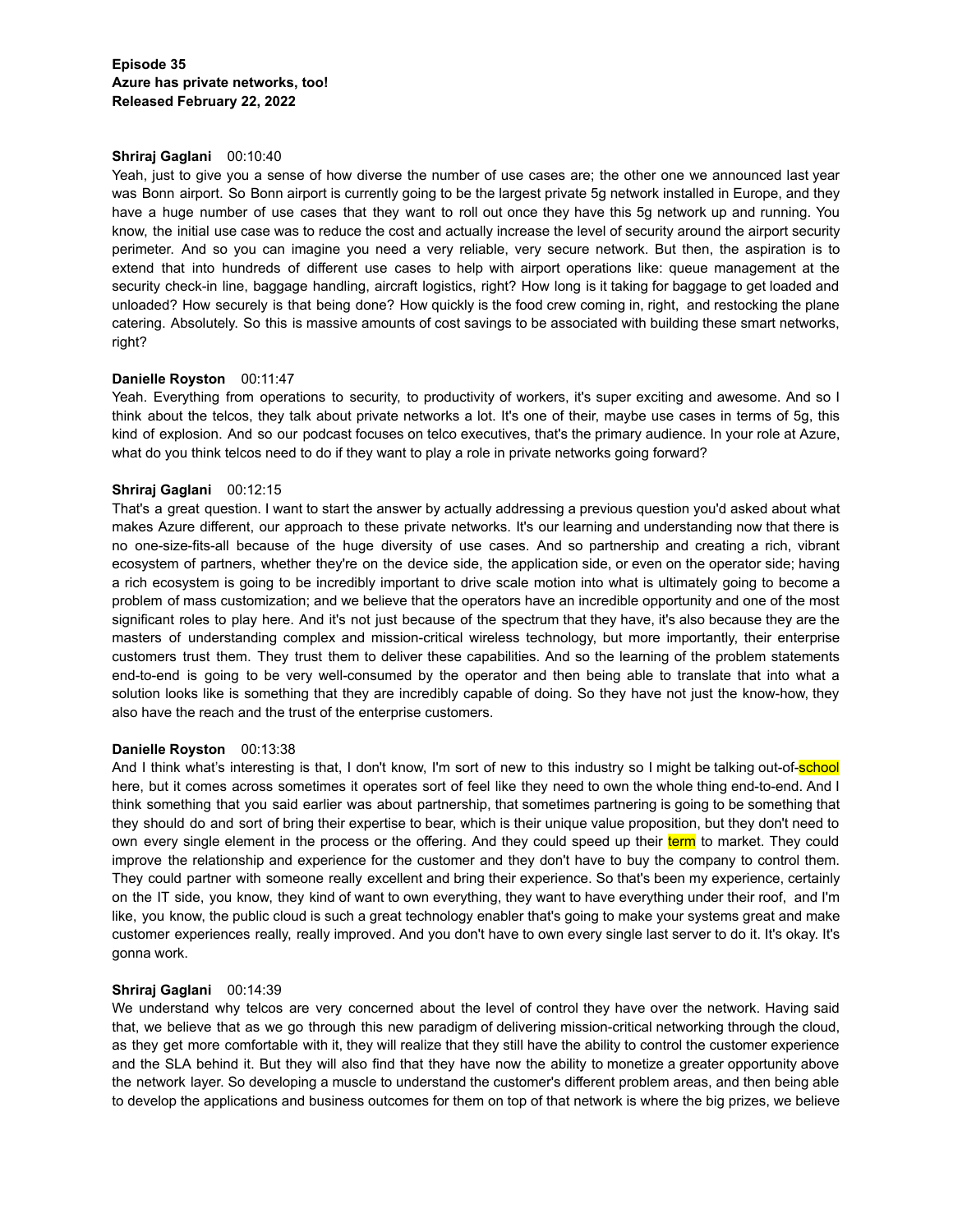**Episode 35 Azure has private networks, too! Released February 22, 2022**

on top of private 5g networks. And we are seeing signs that the operators understand and they recognize that. They just need to get comfortable with how, what is being developed in this space from a networking perspective, can allow them to deliver their mission critical promises that they're used to, but they're going to get there.

# **Danielle Royston** 00:15:42

Yeah and I talk about that all the time. I'm constantly imploring them to technically leverage their network, not just bundle connectivity, it's not just a marketing bundle. It's about technically leveraging their network. So it's interesting. So today we talked about and really and compared like, the AWS offering to the Azure offering. And I'm sure you guys are big rivals as I see earnings came out a few weeks ago and you guys keep creeping up, which is awesome and taking on AWS, but you and I have something in common: we went to rival schools. So I went to Stanford and graduated in 1993, and you went to Cal Berkeley and also graduated in '93. And so we have this great rivalry between our schools and every year, the last game of the season, I guess not including playoffs, we play a game called the "big game." And so have you ever been to a "big game?"

# **Shriraj Gaglani** 00:16:32

I have. I've probably been to at least 15 "big games" over the last 30 years that I've been here in the bay area since I graduated. And the "big game" really became BIG on a national level after "The play", right?

**Danielle Royston** 00:16:47 "The play", yes!

**Shriraj Gaglani** 00:16:48 There is only one "The play." After what Cal did to Stanford and John Elway. I remember in 1982

# **Danielle Royston** 00:16:56

Well, for people who don't know "the play", so it's probably one of the most well-known American college football moments where Stanford was winning, I think 20 to 19 with four seconds left and Cal got the ball back, and during the kickoff running it back, did five, I think five lateral throws, which is a lot. Usually there's one, maybe two, but five is kinda crazy. And they scored a touchdown and it was kind of very dramatic and chaotic because the Stanford band took the field. Stanford thought they had won and Cal just kept, I mean, I think they plowed over a couple of band members and scored, and there's still a lot of controversy around this game.

### **Shriraj Gaglani** 00:17:42

You know, I've gone back and seen those five laterals many times, and I can tell you, there is no controversy. It was very clear. It was a legit touchdown all the way.

### **Danielle Royston** 00:17:52

I still think there's two that are in question that we should review. If there was replay, it might've been a different call.

### **Shriraj Gaglani** 00:17:59

Yeah, I was very fortunate. I think the Cal team, when I was an undergrad, there was probably the best in 50 years. And we came very close to going to the Rose Bowl a couple of times and I can tell you that the unhappy part of my tenure there was Cal didn't win a single big game in all my time when I went there.

# **Danielle Royston** 00:18:20

And they won the whole time I was there. Cause we were there at the same time!

# **Shriraj Gaglani** 00:18:25

Yes. But you know, as is our motto, you know, "The bear will not die and there's always next year." So we're looking forward to the next big game.

**Danielle Royston** 00:18:33